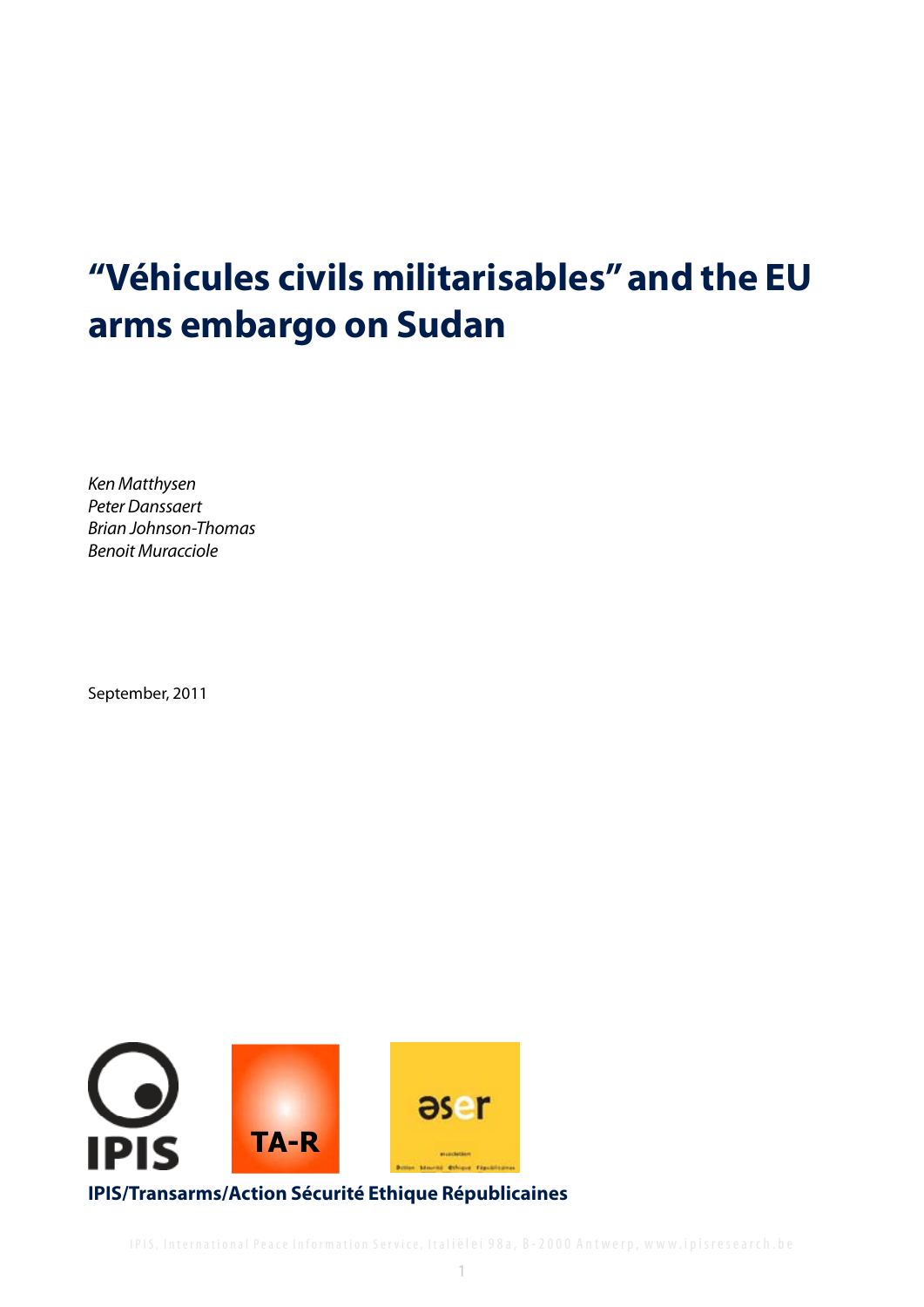### **Introduction**

The ongoing humanitarian crisis in Darfur has been overlooked recently because the international community has been focusing on the popular revolts in North Africa in the first half of the year and South Sudan's peaceful referendum on secession from northern Sudan, and the subsequent violence in and over the contested Abyei region, In December 2010, however, fighting in Darfur resumed and has continued ever since thus causing widespread human rights violations in the troubled region.<sup>1</sup>

The Darfur conflict burst into violence in 2003, when the rebel movements *Justice and Equality Movement*  (JEM) and *Sudan Liberation Army* (SLA) publicly announced their existence. The rebels claimed Khartoum had been neglecting and marginalizing Darfur. In response to the rebellion, the Sudanese central government launched a military campaign in the region, which included support to the Janjaweed militia. In May 2006 a peace agreement was signed in Abuja. The agreement, however, could only appease one rebel faction. Consequently, fighting continued in the region.<sup>2</sup> Peace negotiations were renewed at the beginning of 2009 in Doha. The Government of Sudan and some 'rebel' movements<sup>3</sup> signed the Doha peace agreement in July 2011. Not all parties in the Darfur conflict were willing to sign the peace agreement. "*Still noticeably absent are the Justice and Equality Movement (JEM) as well as the Nur and Minnawi factions of the SLA... These groups argue that the agreement does not meet their needs. Khartoum vows to continue its fight against those groups reluctant to cooperate with what it vows is the "final document." The Sudanese Armed Forces (SAF) have begun bombing villages in South Darfur in an effort likely to pressure those rebel groups refusing to buckle and submit. Typical of Sudanese military-political strategy, civilians are caught directly in the crossfire*. 4 "

The international community has reacted to the Darfur conflict through the imposition of arms embargoes to restrict the supply of arms to the various actors in the conflict. The UN Security Council resolution 1556 (2004) imposed an arms embargo on *"all non-governmental entities and individuals, including the Janjaweed, operating in the states of North Darfur, South Darfur and West Darfur"5* . One year later the embargo was extended to include *"all the parties to the N'djamena Ceasefire Agreement and any other belligerents in the states of North Darfur, South Darfur and West Darfur"6* . For the Government of Sudan this means that it is allowed to receive arms through Khartoum or Port Sudan, but not to transfer them directly into Darfur. When the GoS wants to move military equipment into Darfur it needs to seek prior approval from the UN Sanctions Committee.<sup>7</sup> Additionally, the European Union imposed an embargo on Sudan in 1994<sup>8</sup>, which prohibits its member states from supplying arms, munitions and military equipment to any entity in Sudan. The Council Common Position of 9 January 2004<sup>9</sup> expanded the embargo to include a ban on technical, financial, brokering, transport, and other assistance relating to military activities and equipment.<sup>10</sup>

Despite these arms embargoes, all sides of the Darfur conflict continue to acquire weapons and related material. The UN Security Council's Panel of Experts on the Sudan has reported frequently on arms acquisitions by the Darfur insurgents and on the GoS's efforts to supply military material to counterinsurgency militias and units of the Sudanese Armed Forces (SAF) in Darfur, all without the necessary permission of the Sanctions Committee of the Security Council.

<sup>1</sup> *Amnesty International Report 2011: The State of the World's Human Rights*, Amnesty International, 13 May 2011, POL 10/001/2011; Henry J., *Darfur in the shadows: The Sudanese government's ongoing attacks on civilians and human rights*, Human Rights Watch, June 2011

<sup>2</sup> Flint J. and De Waal A., *Darfur: A new history of a long war*, London/New York, Zed Books, 2008

<sup>3</sup> The Liberation and Justice Movement (LJM) and Abdul-Wahid Mohamed Nur faction of the Sudan Liberation Army (SLA).

<sup>&</sup>lt;sup>4</sup> Doha Peace Agreement: Khartoum and the Rebel Groups' Moment of Truth, 4 August 2011 (http://www.fpif.org/blog/doha\_ peace\_agreement\_khartoum\_and\_the\_rebel\_groups\_moment\_of\_truth) (Last accessed 2 September 2011).

<sup>5</sup> UN Security Council Resolution 1556 (2004), S/RES/1556 (2004), §7-8

<sup>6</sup> UN Security Council Resolution 1591 (2005) S/RES/1591 (2005), §7

<sup>7</sup> Peter Danssaert: *Sudan – Arms Embargoes of the European Union and the UN Security Council*, IPIS vzw [for Amnesty International-IS (internal document)], 26 April 2007; Peter Danssaert: *Darfur Arms Embargo Explained*, IPIS vzw [for Amnesty International-IS (internal document)], 30 August 2007.

<sup>8</sup> 94/165/CFSP

<sup>9</sup> 2004/31/CFSP

<sup>10</sup> Human Security Baseline Assessment/Small Arms Survey, *Supply and demand: Arms flows and holdings in Sudan*, Sudan issue brief, No 15, December 2009, p.2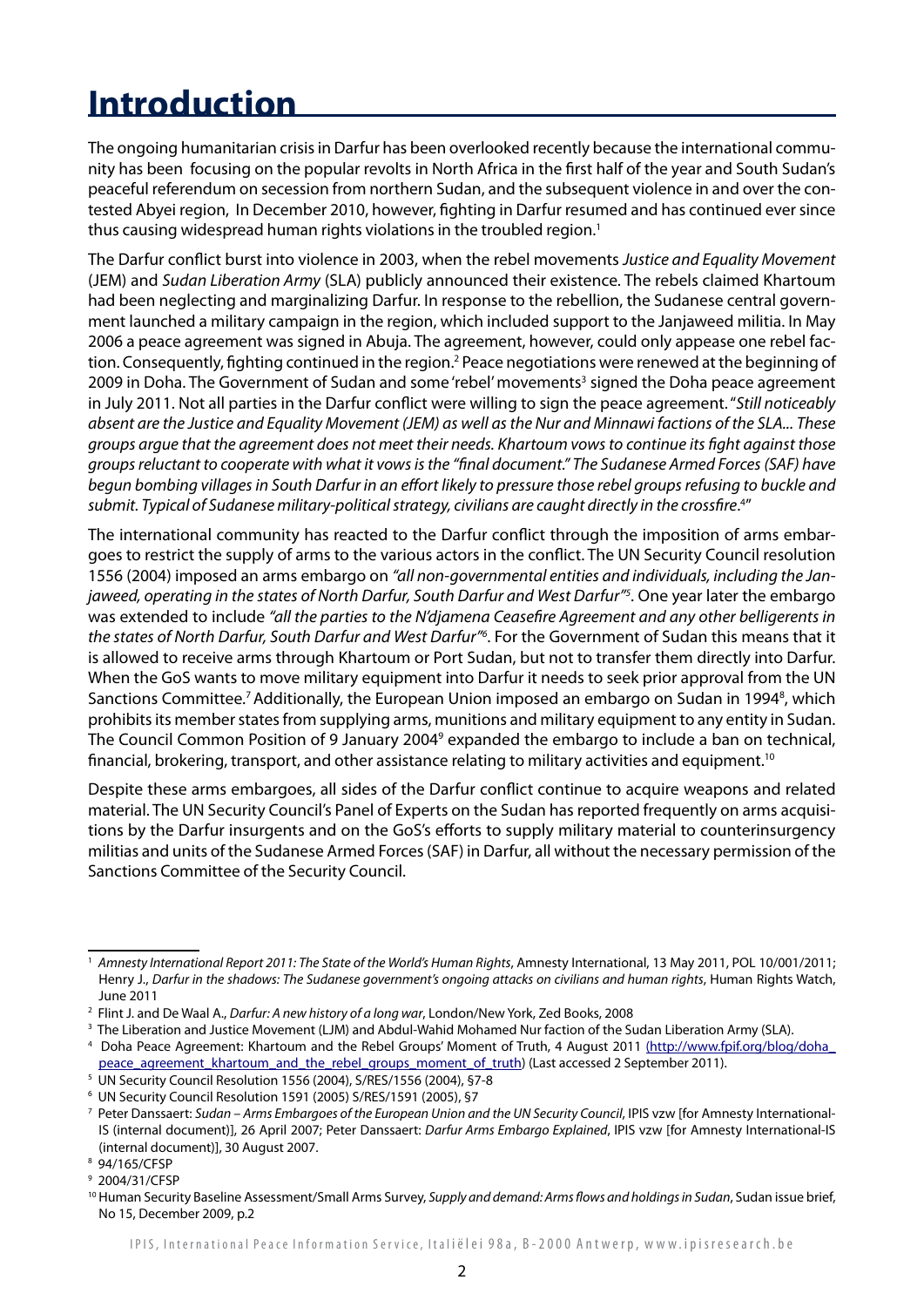In this case study we will focus on the use of European manufactured trucks in the Darfur region, and more specifically what the defence industry calls "*véhicules civils militarisables*" - commercial vehicles that can be militarized. All armed actors in the conflict require vehicles to transport combatants through the vast Darfur deserts. Japanese Toyota (Landcruisers) pick-up trucks are the most common vehicles that are spotted in the region. Usually they are mounted with machineguns, and as such compose an important assault instrument. Furthermore, a wide array of military trucks or civilian trucks modified for military purposes are being used in Darfur, e.g. anti-aircraft guns are mounted on a variety of trucks to function as support and/or attack vehicles. Some of these trucks are European models, assembled by a local company: GIAD Automotive Industry Company.

### **Renault11**

A 2008 Channel 4 documentary on Darfur<sup>12</sup> included images of GIAD manufactured Renault Midlum trucks in use by the governmentbacked Janjaweed. These trucks have been presented by Renault Trucks Défense as *"véhicules civils militarisables"*. 13

The foundations for the GIAD industrial complex ("GIAD Industrial City") were laid in March 1997. The complex is a partnership between Sudan Master Technology Engineering Co. Ltd. (76%) and the Military Industry Corporation of Sudan (24%).14 GIAD Industrial City was officially inaugurated on 26 October 2000.<sup>15</sup> GIAD Trucks Company markets and assembles trucks under license from the German MAN Group and the French Renault Trucks<sup>16</sup>, a Volvo subsidiary. One of the Renault trucks manufactured by GIAD is the Midlum 210.13 4x4.<sup>17</sup> On June 25<sup>th</sup>, 2008 GIAD responded to a request for information from the International Peace Information Service (IPIS vzw) saying that the "*GIAD MIDLUM 210.13 4x4 truck is a French origin, we manufacture and we have authorization from the parent company*". Adding "[I]*t is a powerful truck used in several areas. We are now exporting to some countries*".18

#### **"Twenty three killed in ongoing clashes in Kass, South Darfur" (Radio Dabanga), 25 Mar 2010.**

"Twenty three people were killed yesterday in continued clashes between the Misseriya and Nuwayba in villages around Kass. Dozens more were injured. Witnesses told Radio Dabanga that more than 48 armed sport utility vehicles and two Renault trucks attacked the villages of Tourgoun, Tabo Fotto, Duwayr and Dibis, fifteen kilometers northeast of Kass. Thousands of civilians were displaced by the fighting. The attackers burned villages and looted property and livestock. Observers said that the clashes had expanded to include camel raiding. The commissioner of Kass locality, Ali Mahmoud al Tayib, said that armed groups came from North Darfur on land cruiser pickups and camel and on horseback and attacked the villages of Tourgoun, Borou Koutto, Nigeia, Tabo Fotto and Hashaba. Another group went to the east and attacked Limo and Dawis. A third groups went to the north and attacked Khirwa and Gemmeiza. A citizen accused the Sudan government that they provide heavy weapons and vehicles to the conflicting parties to destabilize the region. He raised the question from where the tribes get the arms and vehicles if not provided by the government".

<sup>&</sup>lt;sup>11</sup> Renault Defense and Volvo received an advance copy of this brief for reaction. At first Renault accepted and invited (Email from Renault, 18 July 2011) IPIS vzw to discuss this brief, but at a later stage the invitation was retracted (Email from Renault, 26 August 2011).

<sup>12</sup> Sudan: Meet the Janjaweed, Channel 4, 14 March 2008.

<sup>13 «</sup>Renault Trucks à EUROSATORY 2004», Renault Trucks Défense press release, 17 June 2004; See also: «*The Renault Trucks Defense logistics vehicles range, derived from the civil range, insures the logistics transportation of charges from 3t to 20t (trucks) and from 19t to 60t (tractors): Midlum 4x4, Kerax 4x4, Kerax 6x6, and Kerax 8x8*» (www.army-technology.com/contractors/vehicles/renault).

<sup>14</sup> GIAD 2005 Annual Report, 15 February 2006: p. 5.

<sup>&</sup>lt;sup>15</sup> The industrial complex is situated 50 km south of Khartoum. The largest company present is the holding company GIAD Automotive Industry Company and its seven subsidiaries: GIAD Motors Co., GIAD Trucks Co., GIAD Tractors and Agricultural Equipment Co., GIAD Furniture and Medical Appliances Co., GIAD Autoservices Co., GIAD Press and Metal Forming Co., and GIAD Paints Co. (GIAD Automotive Industry Company – A Legacy of Perpetual Civilization, GIAD Automotive Company brochure, undated: p. 6. See also www.giadauto.com.)

<sup>&</sup>lt;sup>16</sup> Communication Giad Trucks with the International Peace Information Service vzw, Antwerp (Belgium), 15 May 2008 (e-mail); http://www.giadtrucks.com/eng/profile.htm, (last accessed on 17/06/2011).

<sup>&</sup>lt;sup>17</sup> Communication Giad Trucks with the International Peace Information Service vzw, Antwerp (Belgium), 15 May 2008 (e-mail); http://www.giadtrucks.com/eng/products/renault/renault\_truck\_10.htm, (last accessed on 23/06/2011)

<sup>&</sup>lt;sup>18</sup> Communication Giad Trucks with the International Peace Information Service vzw, Antwerp (Belgium), 25 June 2008 (e-mail). We have not been able to ascertain to which countries these trucks are exported.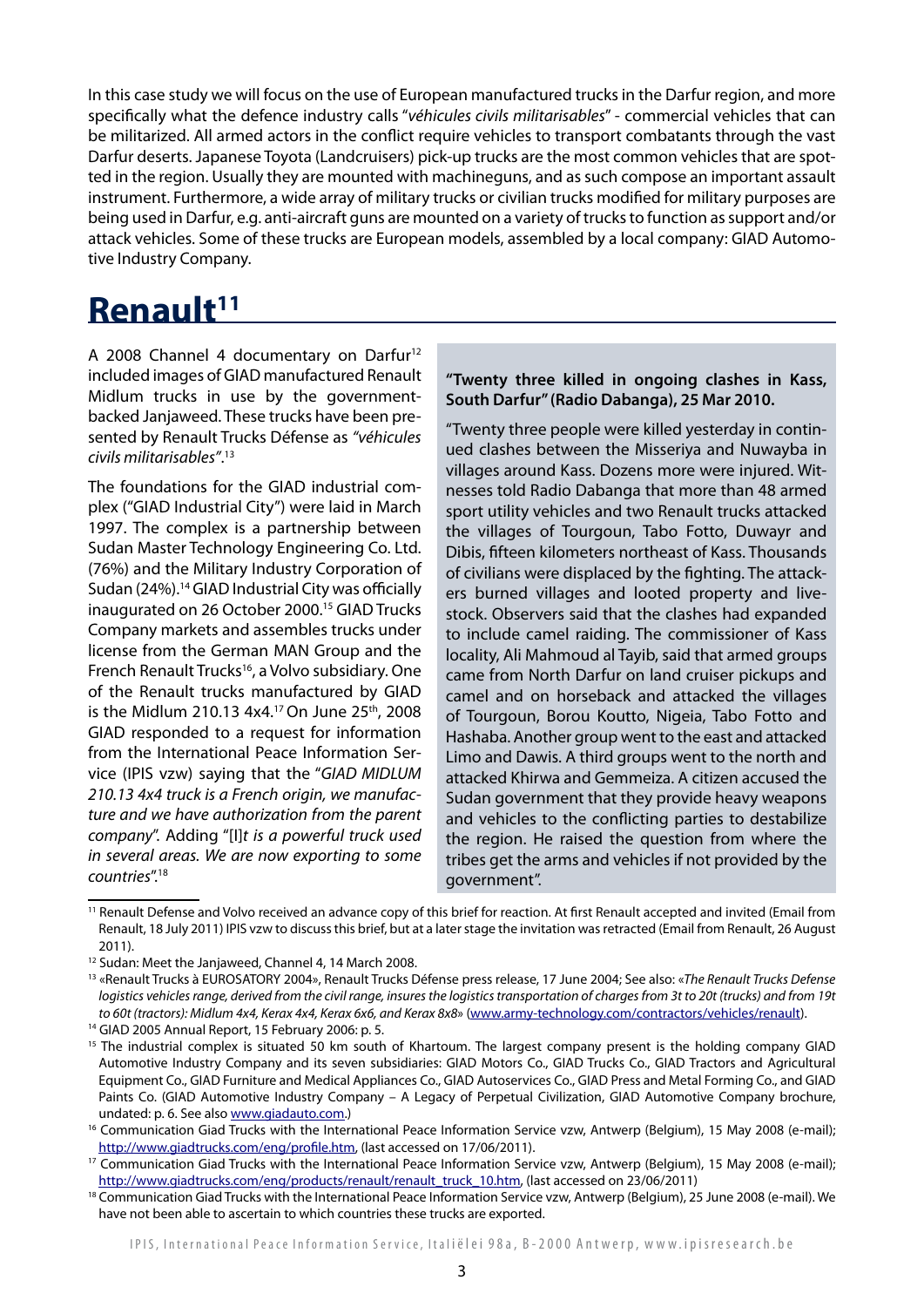When Renault Trucks was questioned by the UN Expert Panel on Sudan in 2009 on its business links with GIAD, Renault replied that its "*contracts comply with the rules preventing embargo violation and that it has no formal contracts with GIAD*".19 But in 2008, Renault, when contacted by IPIS vzw, gave a slightly different answer: *"We sale [sic] our civilian range of construction trucks: 6X4 and 4X4 to GIAD TRUCK CO. who sale [sic] them locally to their own Customers including mostly:*

- private and public CONSTRUCTION COMPANIES
- private and public TRANSPORT COMPANIES
- private and public INDUSTRIAL SECTORS
- government DEPARTMENTS AND MINISTRIES

*since 1998*"20.

Although at first sight it seems that Renault denied that GIAD manufactured the Renault trucks, Renault ended their communication to IPIS vzw by stating: "*we will still be there* [Sudan] *to assemble our trucks at GIAD*"21. The chassis number (Vehicle Identification Number) of trucks assembled by GIAD start with CKD, while trucks manufactured in France start with VF6.<sup>22</sup> CKD stands for 'completely knocked down', a specific form of technology transfer. The vehicles are cased and shipped in pieces, to be assembled at destination in Sudan.23 What is certain from the communication is that GIAD was selling, since 1998, Renault trucks to Sudanese government departments and ministries: although Renault itself was "*not in contact for trucks or spare parts with the local Ministry of Defense*"24.

The argument that the Renault Midlum belongs to the civilian range of construction trucks is not entirely true. The Renault Midlum, Kerax, etc. trucks have been advertised by Renault Trucks Défense as "*véhicules* 



GIAD Truck with anti-aircraft gun (Darfur, Sudan) (Channel 4)

<sup>22</sup> http://www.aew-sdn.com/pdf/finding\_renault\_truck\_identificaton3.pdf.

<sup>19</sup> UN Security Council, *Report of the Panel of Experts established pursuant to resolution 1591 (2005) concerning the Sudan*, S/2009/562, 29 October 2009, §167

<sup>20</sup> Communication Renault Trucks Défense with the International Peace Information Service vzw, Antwerp (Belgium), 30 June 2008 (e-mail).

<sup>&</sup>lt;sup>21</sup> Communication Renault Trucks Défense with the International Peace Information Service vzw, Antwerp (Belgium), 30 June 2008 (e-mail).

<sup>&</sup>lt;sup>23</sup> Communication Renault Trucks Défense with the International Peace Information Service vzw, Antwerp (Belgium), 26 August 2011 (e-mail).

<sup>&</sup>lt;sup>24</sup> Communication Renault Trucks Défense with the International Peace Information Service vzw, Antwerp (Belgium), 30 June 2008 (e-mail).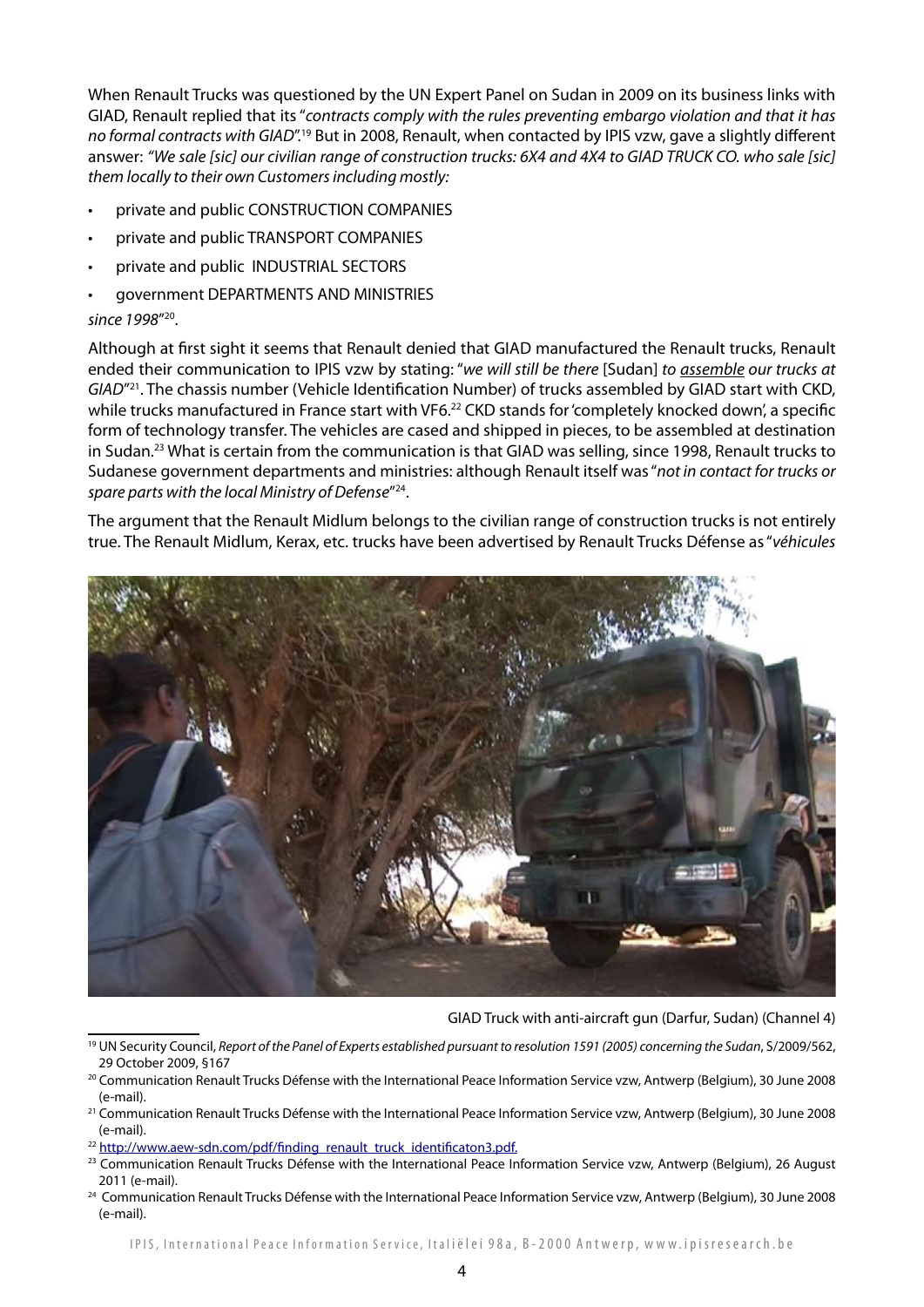*civils militarisables*".25 In regard of the Midlum truck Renault specifically wrote in the press release for the Eurosatory 2004 defence exhibition<sup>26</sup>: "This range [Midlum] launched in 2000 is aimed primarily at the civilian *and military market...*".27

Renault did not deny that trucks are used for military purposes in Sudan: "*So, in Sudan there are trucks used for peace, some for war, and many others (thanks* [sic] *God) for the benefit of the populations* [sic]"28. Therefore Renault Trucks asks the question: "*what are we suppose[d] to do in this Country?*". Their reply:

- "- *stop part and training back-up* [sic] *to GIAD and jeopardize the UN and Red Cross logistics (and missions)*", or
- "- *go-on with our general purpose truck range, like in any other 75 countries we export it to, without being able to control completely the exact end-users identity and morality*... [sic]"29.

Are we to conclude from this reply that they do not know the identity of their end-users in all the 75 countries to which they export or do they mean that only in the Sudan they are unaware of the end-users of their trucks? If this statement by the company is to be taken at its' face value it also strongly suggests that the moral conduct of the putative end user is not a major issue for Renault Trucks...

Meanwhile, in their defence, Renault Trucks is arguing in mitigation that the Red Cross and the UN have also purchased Renault trucks for their operations in South Sudan and Darfur. This is a non sequitur since we are discussing the use of such vehicles by the Sudanese military and pro-government militias in Darfur. Moreover Renault claims that the Red Cross and the UN are using the services of a GIAD subsidiary to service these



GIAD Truck with anti-aircraft gun (Darfur, Sudan) (Channel 4)

<sup>25 «</sup>Renault Trucks à EUROSATORY 2004», Renault Trucks Défense press release, 17 June 2004; See also: «*The Renault Trucks Defense logistics vehicles range, derived from the civil range, insures the logistics transportation of charges from 3t to 20t (trucks) and from 19t to 60t (tractors): Midlum 4x4, Kerax 4x4, Kerax 6x6, and Kerax 8x8*» (www.army-technology.com/contractors/vehicles/renault).

<sup>26</sup> Eurosatory is an annual international "Land Security & Defence" exhibition held in France.

<sup>27</sup> In regard of the Midlum truck Renault writes specifically: «*La gamme de distribution de moyen tonnage, Renault Midlum, a été conçue pour être l'outil polyvalent, productif et robuste capable de couvrir les besoins de 6 à 16 tonnes, et même 18 t, de PTAC. Cette gamme lancée en 2000 vise avant tout une clientèle aussi bien civile que militaire exigeant un véhicule d'une fiabilité à toute épreuve, facile à conduire, à exploiter et à entretenir*.» («Renault Trucks à EUROSATORY 2004», Renault Trucks Défense press release, 17 June 2004).

<sup>&</sup>lt;sup>28</sup> Communication Renault Trucks Défense with the International Peace Information Service vzw, Antwerp (Belgium), 30 June 2008 (e-mail).

<sup>&</sup>lt;sup>29</sup> Communication Renault Trucks Défense with the International Peace Information Service vzw, Antwerp (Belgium), 30 June 2008 (e-mail).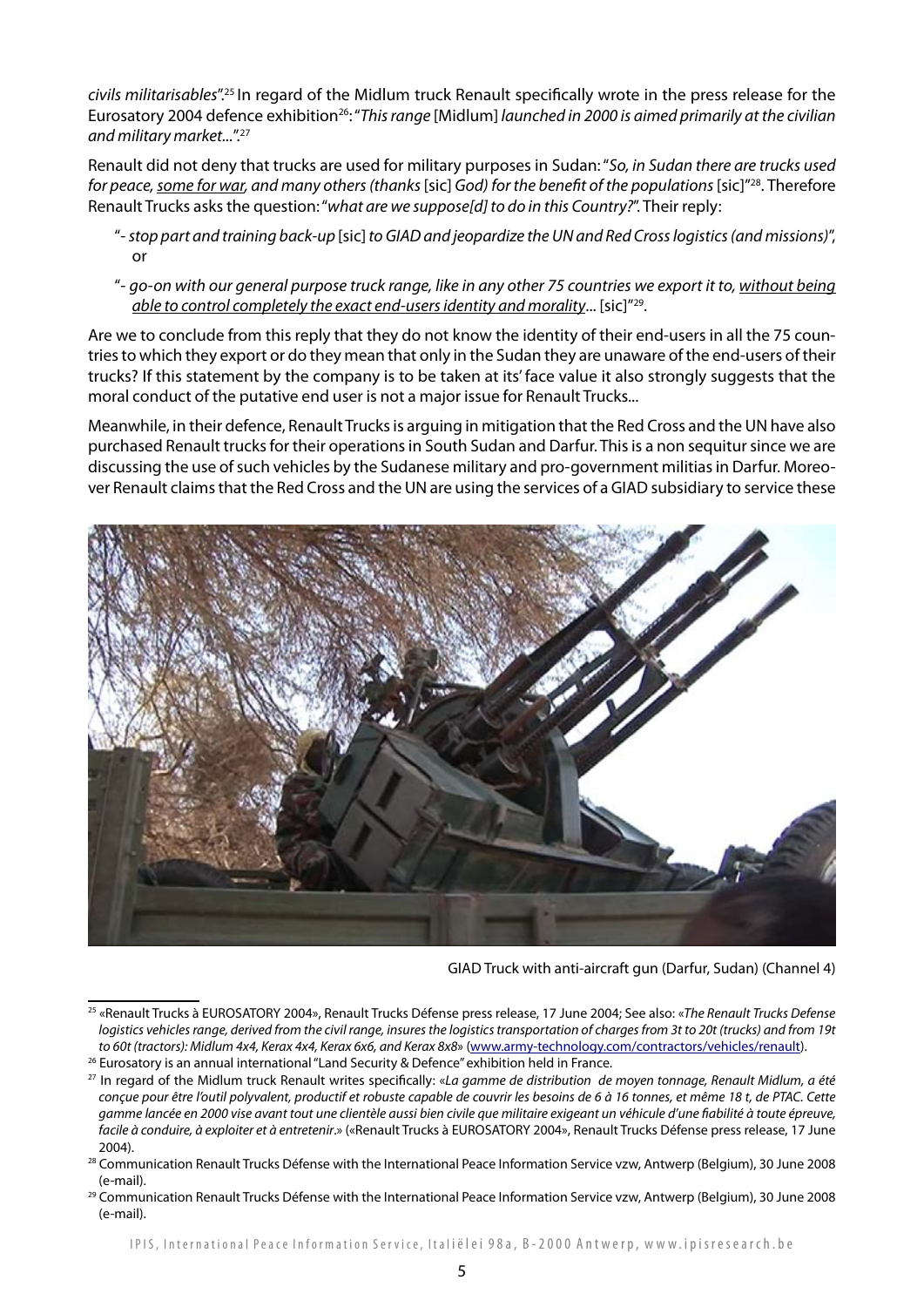Renault trucks: "*RENAULT TRUCKS and its Service network, including AEW CO.30 of the GIAD GROUP, is providing precious field service in JUBA, and DARFOUR to both RED CROSS and the UN*..."31.

Advanced Engineering Works Co. is the authorized Renault trucks after sales distributor for Sudan to supply spare parts and services.32 The International Red Cross informed us of the following: "*Please note that the ICRC delegation in Sudan is not outsourcing the service and maintenance of its trucks. The vehicles are being serviced by our in-house team of mechanics*"33. Adding: "*The company you mentioned is our local agent for guarantee repair issues. That means that in case of a breakdown covered by a warrantee this company repairs the trucks for free. In addition, we occasionally buy spare parts from them whenever we do not have urgently required spare parts in our stock. The amount spent for spare parts since January 1st 2011 until today amounts to 1,303SDG, roughly 500 US Dollars*".

According to the *Décret n°95-589 du 6 mai 1995 relatif à l'application du décret du 18 avril 1939 fixant le régime des matériels de guerre, armes et munitions*34 the trade in "[V]*éhicules non blindés, équipés à poste fixe ou munis d'un dispositif spécial (affût circulaire d'armes de défense aérienne, rampes de lancement) permettant le mon*tage ou le transport d'armes (art. 2)" needs to be authorized (art. 9)<sup>35</sup>. The authors have asked Renault<sup>36</sup>, the French Ministry of Foreign Affais and French Customs<sup>37</sup> if an export licence was requested/granted. The Ministry of Foreign Affairs answered that these trucks "*are neither on the military list nor on the dual-use list, so Renault was not obliged to apply for an export license until now*". They did add, however, that they are open to discuss the issue and might take additional information into consideration to possibly put the trucks on the control list.38 Renault replied: *"These components being non military parts and Sudan undergoing no such embargo, we are not submitted to export licence application."39* This brief has however clearly demonstrated



GIAD Truck with anti-aircraft gun (Darfur, Sudan) (Channel 4)

<sup>30</sup> www.aew-sdn.com

- <sup>36</sup> Communication with Renault Trucks Défense, 26 August 2011 (email).
- <sup>37</sup> Communication with French Customs, 30 August 2011 (email).
- 38 Communication with French Ministry of Foreign Affairs, August 2011 (telephone)

IPIS, International Peace Information Service, Italiëlei 98a, B-2000 Antwerp, www.ipisresearch.be

<sup>&</sup>lt;sup>31</sup> Communication Renault Trucks Défense with IPIS, 30 June 2008 (e-mail).

<sup>32 &</sup>quot;Authorized After-Sales Distribution Confirmation", 066/PV/RTI/09, Renault Customer Service Middle East, 14 June 2009 (http:// www.aew-sdn.com/pdf/renault\_authorized.pdf); http://www.aew-sdn.com/spare\_parts.htm

<sup>&</sup>lt;sup>33</sup> Communication International Red Cross with IPIS, 13 July 2011 (email).

<sup>34</sup> Original Decree in force until 17 December 1998; modified by *Décret n°98-1148 du 16 décembre 1998 modifiant le décret n° 95-589 du 6 mai 1995 relatif à l'application du décret du 18 avril 1939 fixant le régime des matériels de guerre, armes et munitions* (in force until 30 September 2005).

<sup>&</sup>lt;sup>35</sup> "La fabrication et le commerce des matériels, armes et munitions des quatre premières catégories sont soumis à autorisation. (Art. 9)"

<sup>&</sup>lt;sup>39</sup> Communication with Renault Trucks Défense, 30 August 2011 (email).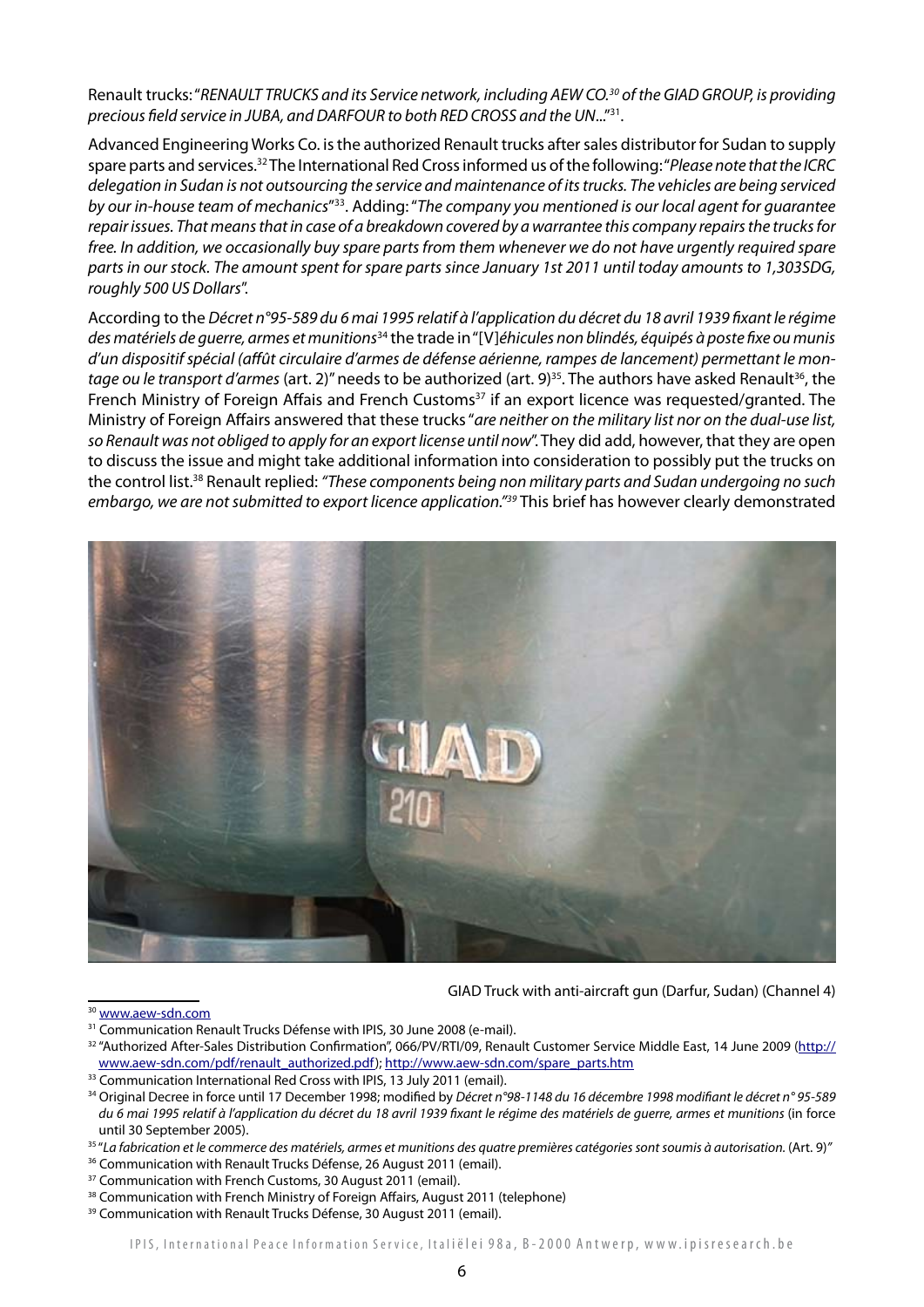through earlier Renault communications and statements, and the use of the trucks in the field, that these trucks are not merely civilian trucks. Consequently, the transfer seems to constitute a violation of the EU arms embargo on Sudan. The enforcement of the EU arms embargo on Sudan is the responsibility of each individual member State.

On March 15, 1994 the Council of the European Union imposed an arms embargo upon Sudan.<sup>40</sup> The Common Position stresses that: "*The embargo covers weapons designed to kill and their ammunition, weapon platforms, non-weapon platforms and ancillary equipment. The embargo also covers spare parts, repairs, main*tenance and transfer of military technology. Contracts entered into force prior to the date of entry into force of *the embargo are not affected by this Decision*"41. The Council took more restrictive measures in 2004.42

Furthermore, it seems the French export licensing authorities use a very narrow interpretation of the categories of the EU Common Military List. If we analyse the definitions of the ML6 (Ground vehicles and components), ML18 (Production equipment and components) and ML22 (Technology) categories, it is rather surprising that the export licensing authorities judge the Renault trucks are not subject to export licensing control. It is highly unlikely that these kinds of trucks would not be subject to licensing procedures in all other EU countries. In Belgium, for example, a catch-all clause that is foreseen in the arms export legislation, would prevent these items from being exported without a license.

Apart from the question whether the export should have been authorised by an export license, we also want to argue that Renault should have been more diligent in its business dealings with GIAD since:

From its inception in 1997 GIAD Industrial Complex has been connected to the Military Industry Corporation of Sudan;

- (a) GIAD is involved in the production of military goods in Sudan $43$ ;
- (b) The EU arms embargo dates back to 1994, and this embargo is linked to the (continued) violence in Sudan;
- (c) The Renault trucks are marketed as dual-use items, "*véhicules civils militarisables*", specifically aimed at the civilian and military market;
- (d) Renault admits to not having control over end-use of its trucks in Sudan;
- (e) Renault also indicated that it was aware that in Sudan trucks are used to wage warfare<sup>44</sup>, and therefore it should have been aware that there was a clear risk that its equipment might be used to commit serious violations of human rights;
- (f) Meanwhile in 2007 the US Treasury has sanctioned GIAD for "contributing to the conflict in the Darfur region"45.

It should be noted that a similar agreement also exists with Iran. CKD kits of the Midlum are send for assemblage to the Iranian Saipa Diesel Company: "*Designed in France and dispatched as CKD, a new generation of Midlum Euro III adapted to the Iranian market, is being assembled and distributed by Saipa Diesel Co. With an annual production of 1,800 Trucks*."46 Thirty per cent of the Midlum parts are manufactured in Iran,47 while the Iranian Arya Diesel Motor Company focuses on the assemblage of the heavy Renault trucks range (Kerax, Premium).48 According to *Jane's Military Vehicles and Logistics* the Kerax range of heavy-duty civilian trucks can be "*militarised to varying degrees to suit specific operator requirements... Based on an in-production range of commercial trucks, the Renault Kerax range of military trucks is likely to reflect minor design changes and specification upgrades associated with civilian truck production"49.* Moreover "*the Kerax range... replaced all earlier military vehicles produced by Renault*"50.

<sup>40</sup> Council Decision of 15 March 1994 on the common position defined on the basis of Article J.2 of the Treaty on European Union concerning the imposition of an embargo on arms, munitions and military equipment on Sudan, 94/165/CFSP: art. 1.

<sup>41</sup> Council Decision of 15 March 1994 on the common position defined on the basis of Article J.2 of the Treaty on European Union concerning the imposition of an embargo on arms, munitions and military equipment on Sudan, 94/165/CFSP: note1.

 $42$  Council Common Position 2004/31/CFSP of 9 January 2004 concerning the imposition of an embargo on arms, munitions and military equipment on Sudan.

<sup>43 &</sup>quot;El-Bashir: Sudan on way to producing own tanks", Associated Press, 27 October 2007.

<sup>44</sup> Communication Renault Trucks Défense with IPIS, 30 June 2008 (e-mail).

<sup>45</sup> US Treasury SDN list update 29 May 2007, http://www.treas.gov/offices/enforcement/ofac/actions/20070529.shtml.

<sup>46</sup> http://www.en.iran.renault-trucks.com/renault-trucks-iran/ (Last accessed 26/08/2011).

<sup>47 &</sup>quot;Saipa Diesel Speeding Ahead", *Iran International*, July 2004.

<sup>48</sup> Aryadiesel.com (last accessed 26/08/2011).

<sup>49</sup> *Jane's Military Vehicles and Logistics 2008 – 2009*, 29th Edition, Jane's Information Group: p. 461-462.

<sup>50</sup> *Jane's Military Vehicles and Logistics 2008 – 2009*, 29th Edition, Jane's Information Group: p. 462.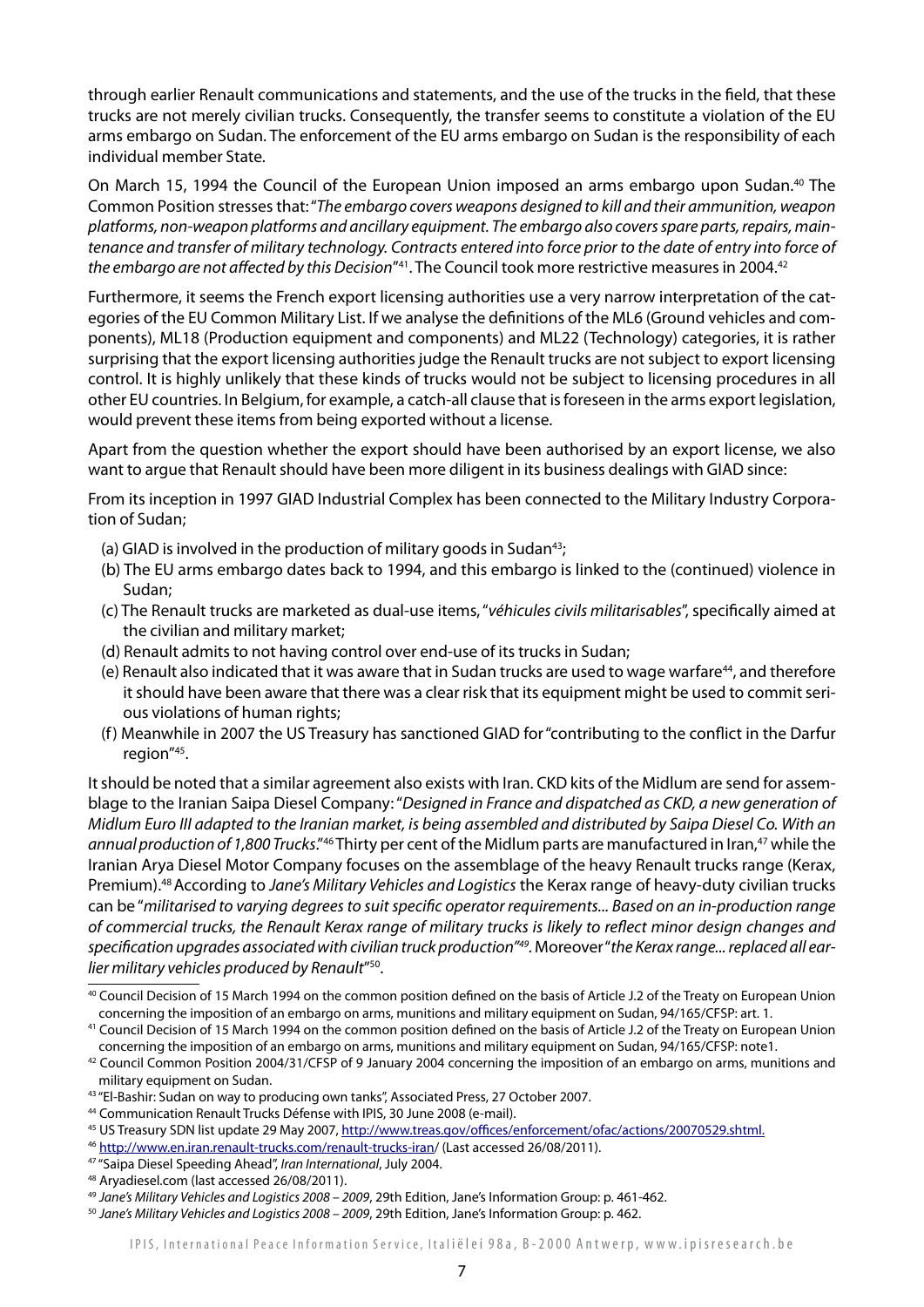In 2007 the United Nations Security Council imposed an arms embargo on Iran, but only for following categories: battle tanks, armoured combat vehicles, large calibre artillery systems, combat aircraft, attack helicopters, warships, missiles or missile systems as defined for the purpose of the United Nations Register on Conventional Arms.51 The scope of the restrictive measures imposed on Iran by the United Nations were widened in 2010 by calling upon all States "*to exercise vigilance and restraint over the supply, sale, manufacture and use of all other arms and related materiel*"52. In accordance with the UN sanctions regime the European Union widened its sanctions against Iran in 2010. According to article 1 of the Council Decision of 26 July 2010 concerning restrictive measures against Iran and repealing Common Position (2007/140/CFSP) it is prohibited to supply, sell or transfer direct or indirectly the following items, materials, equipment, goods and technology, including software, to, or for the use in, or benefit of, Iran: "*arms and related materiel of all types, including weapons and ammunition, military vehicles and equipment, para-military quipment and spare parts for such arms and related materiel, as well as equipment which might be used for internal repression. This prohibition shall not apply to non-combat vehicles which have been manufactured or fitted with materials to provide ballistic protection, intended solely for protective use of personnel of the EU and its Member States in Iran*"53.

### **MAN**

Renault has not been the only European company providing military support to the Sudanese government. Early 2006, Sudan placed an order for 2,700 MAN M2000 trucks, model LE16.220 4x4 BB. According to Jane's, the M2000 trucks are based on commercial MAN designs, but militarised as required to suit customer requirements.54 The UN Panel of Experts on Sudan disclosed in its 2009 report that it had identified a MAN truck mounted with an anti-aircraft gun, deployed by the SAF (Sudanese Armed Forces) in Darfur. The German vehicle manufacturer clarified in writing to the Panel that it had signed a contract with GIAD in 2005 and had delivered three consignments in 2006 and 2007. These post-UN-embargo deliveries concerned assembly kits for civilian MAN trucks of the model L90/M2000. MAN, however, clarified it had never authorised the militarization of its trucks, neither had GIAD informed the manufacturer about this. Since MAN has learned about the military use of their dual-use equipment in Darfur, the company has decided to halt all business with its Sudanese partners as a formal company policy. Consequently no more business transactions have taken place with GIAD after the April 2007 delivery of 790 L90/M2000 trucks.<sup>55</sup>

<sup>&</sup>lt;sup>51</sup> United Nations Security Council Resolution of 24 March 2007, S/RES/1747: paragraph 6.

<sup>52</sup> United Nations Security Council Resolution of 9 June 2010, S/RES/1929: paragraph 8.

<sup>53</sup> Council Decision of 26 July 2010 concerning restrictive measures against Iran and repealing Common Position 2007/140/CFSP: art. 1.

<sup>54</sup> *Jane's Military Vehicles and Logistics 2008 – 2009*, 29th Edition, Jane's Information Group: p. 464.

<sup>55</sup> UN Security Council, *Report of the Panel of Experts established pursuant to resolution 1591 (2005) concerning the Sudan*, S/2009/562, 29 October 2009, § 165-171, 203